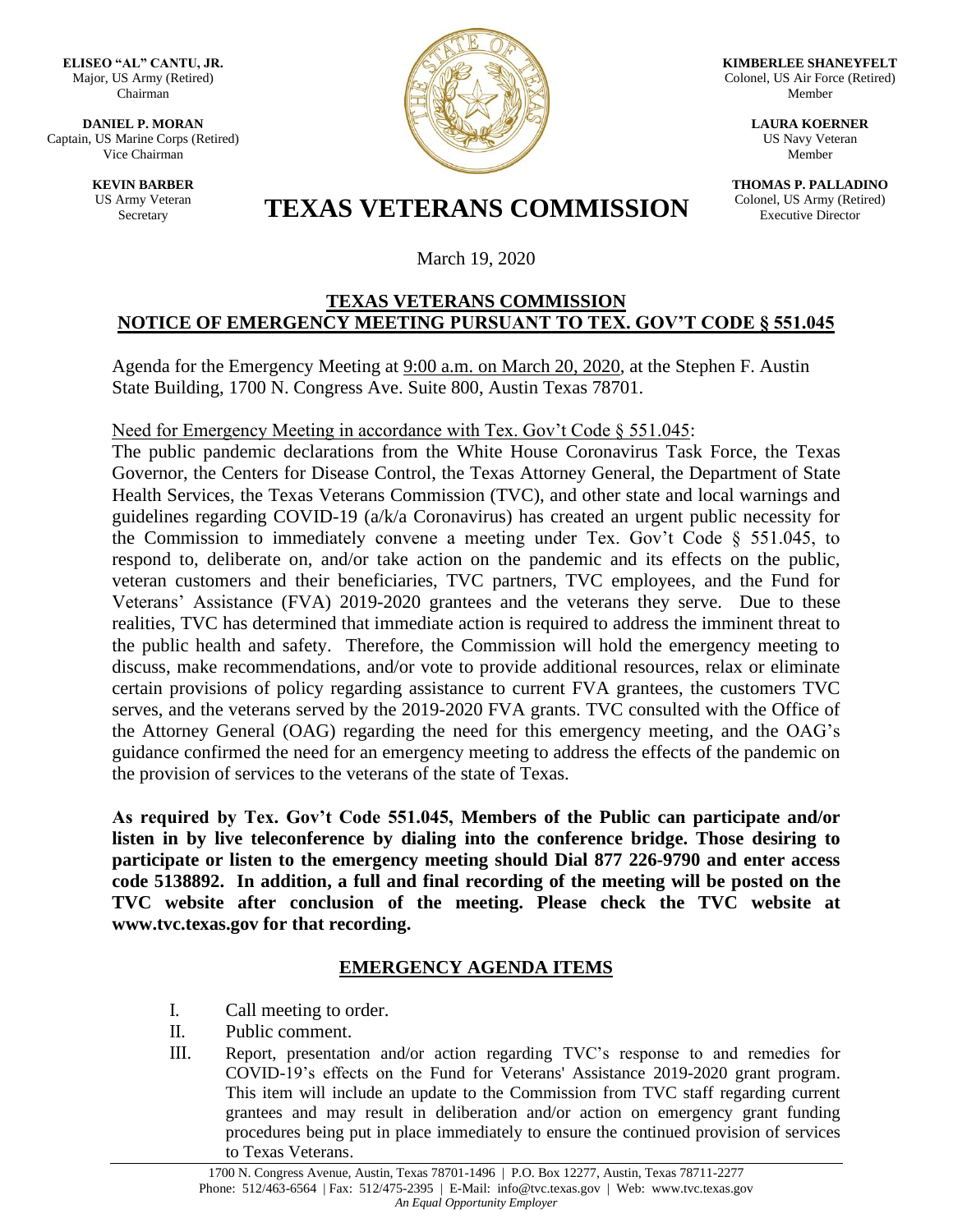- IV. Possible selection of next regularly called Commission meeting (Third Quarterly meeting, fiscal year 2020), and whether the date of that meeting could be affected by increased or decreased projections and data of the pandemic.
- V. Adjournment.

Persons with disabilities who plan to attend this meeting and who may need auxiliary aids or services such as interpreters for persons who are deaf or hearing impaired, readers, large print or Braille, are requested to contact Gabe Torres, Executive Assistant, at 512/463-6564, so that appropriate arrangements can be made.

Kom Walle

**THOMAS P. PALLADINO** Executive Director

TPP/mbc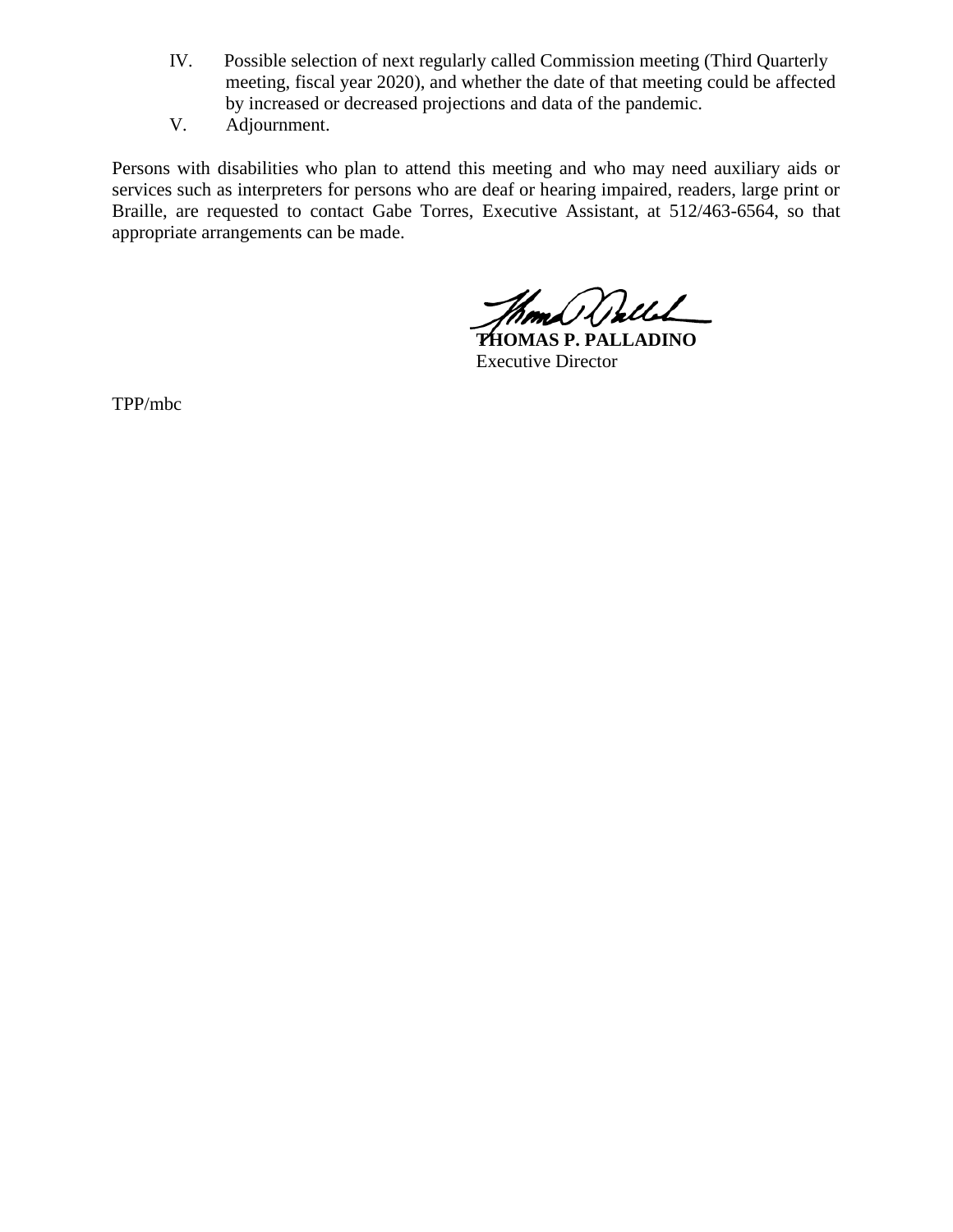# **COMMISSIONERS' PACKET (AGENDA ATTACHMENT) TO EMERGENCY MEETING 03/20/2020 UNDER TEX. GOV'T CODE § 551.045**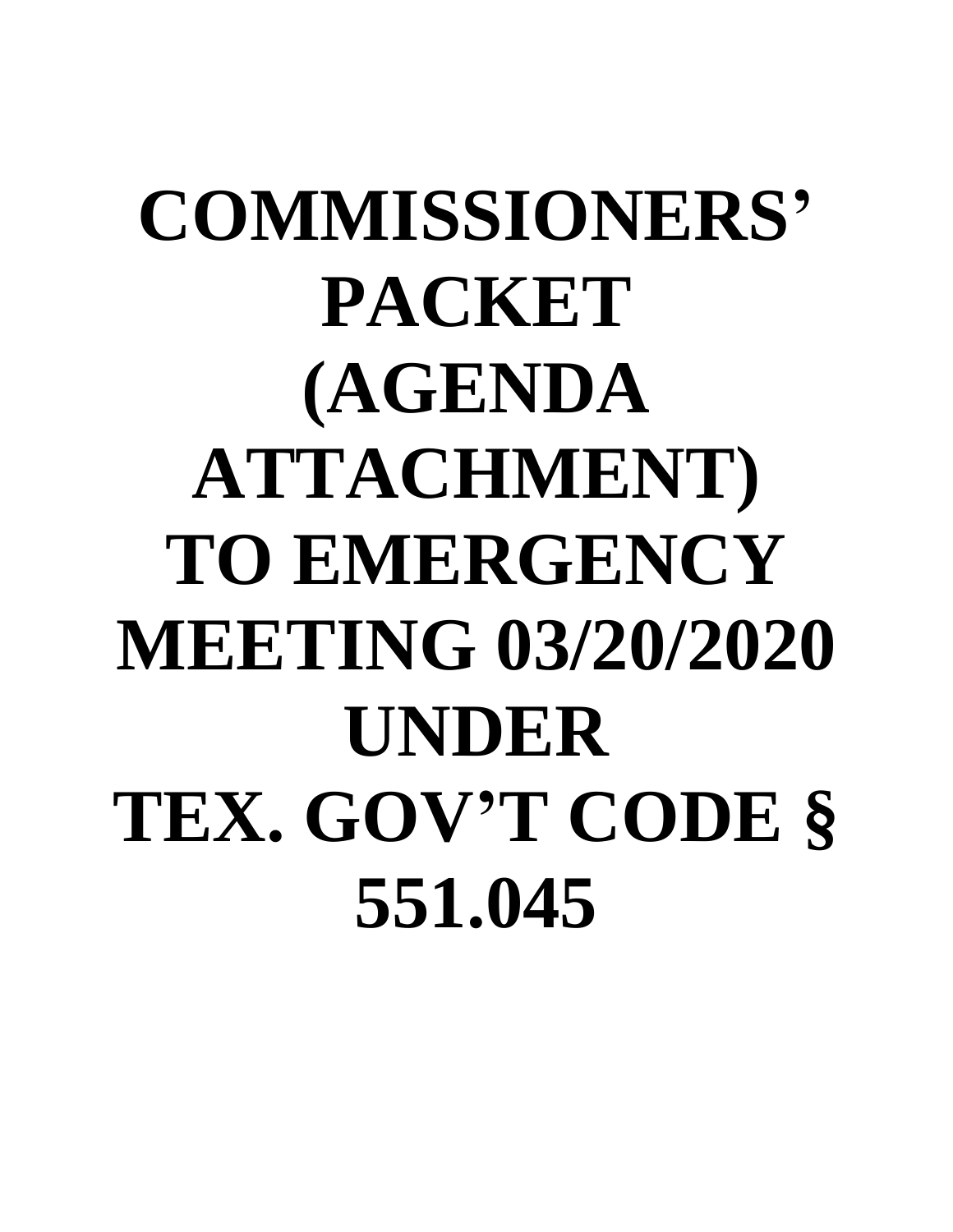## **TVC-FVA Emergency Funding Request Form**

In case of a natural disaster or major event where a state of emergency has been declared grantees may request up to \_\_\_\_\_% of their current grant award to assist Veterans and their families with needs associated with providing services during the declared emergency.

#### **THE INTENT OF THE EMERGENCY FUNDING IS TO INCREASE FUNDS FOR IMMEDIATE CLIENT SERVICE NEEDS**

| <b>Grantee Name</b>                     |  |
|-----------------------------------------|--|
| <b>Grant Number</b>                     |  |
| <b>Current Grant Amount \$</b>          |  |
| <b>Current Project Service Category</b> |  |

| What services are currently being provided? |  |  |
|---------------------------------------------|--|--|
|---------------------------------------------|--|--|

| <b>Budget Category</b>    | <b>Current Awarded</b> | <b>Emergency Funding</b> | <b>Adjusted Total Grant</b> |
|---------------------------|------------------------|--------------------------|-----------------------------|
|                           | <b>Amount</b>          | <b>Request</b>           | <b>Amount</b>               |
| <b>Salaries and Wages</b> |                        |                          |                             |
| <b>Fringe Benefits</b>    |                        |                          |                             |
| <b>Travel</b>             |                        |                          |                             |
| <b>Supplies</b>           |                        |                          |                             |
| <b>Client Services</b>    |                        |                          |                             |
| <b>Other Direct</b>       |                        |                          |                             |
| <b>Indirect Cost</b>      |                        |                          |                             |
| <b>Total</b>              |                        |                          |                             |

**What services will be provided with the emergency funding?**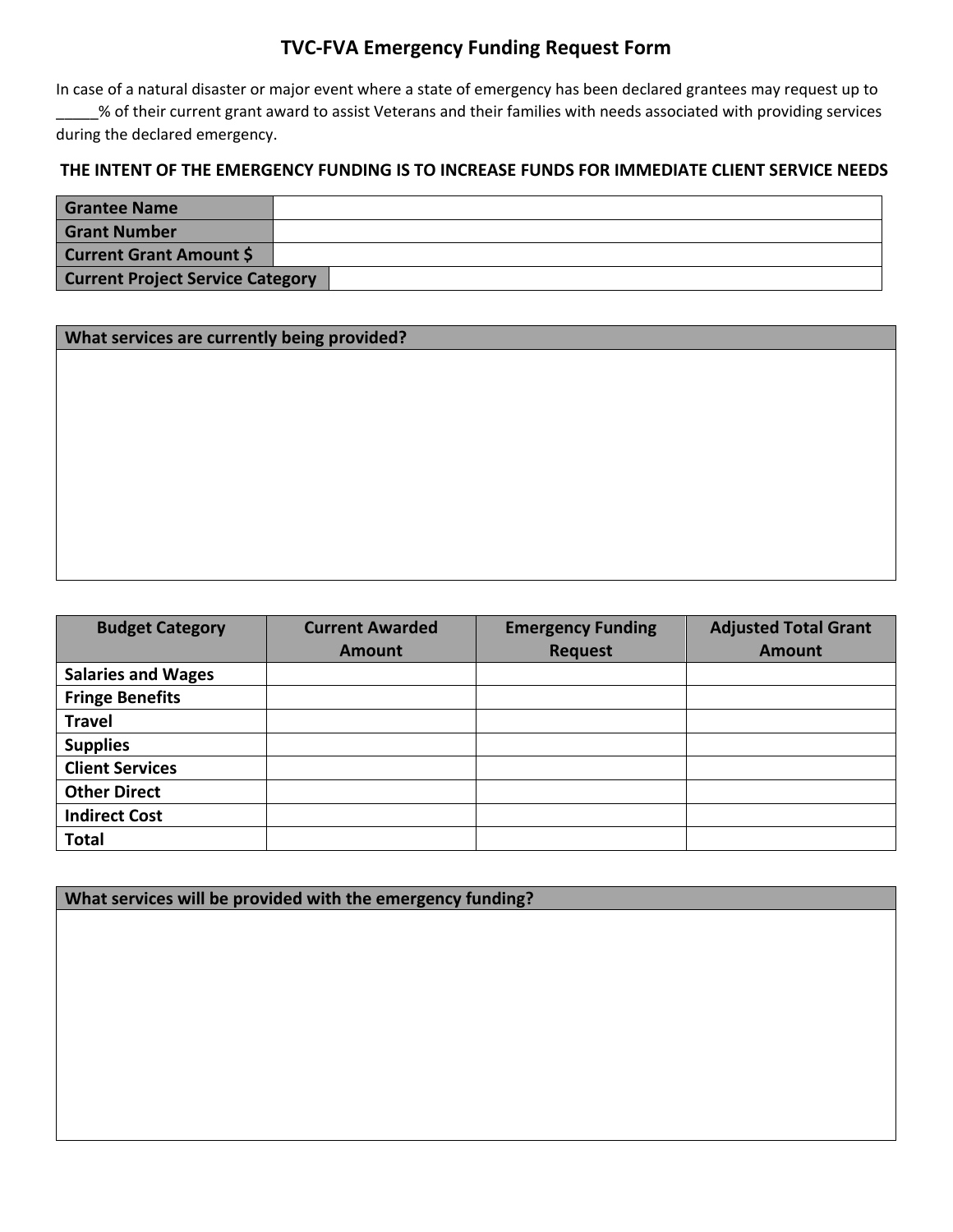## **TVC-FVA Emergency Funding Request Form**

| Currently, what is the organization's maximum allowable cost per client? |  |
|--------------------------------------------------------------------------|--|
| What is the proposed maximum allowable cost per client?                  |  |

| Currently, what is the organization's maximum number of months that services<br>will be provided to a single client? |  |
|----------------------------------------------------------------------------------------------------------------------|--|
| What is the proposed maximum number of months that services will be provided                                         |  |
| to a single client?                                                                                                  |  |

| <b>Performance Measures</b>                                                                                      |                      |                       |          |  |  |
|------------------------------------------------------------------------------------------------------------------|----------------------|-----------------------|----------|--|--|
| <b>Additional Beneficiaries</b><br><b>Adjusted Total Number</b><br><b>Current Grant Award</b><br>Number to Serve |                      |                       |          |  |  |
|                                                                                                                  | <b>Beneficiaries</b> | based on this request | to Serve |  |  |
| <b>Veterans</b>                                                                                                  |                      |                       |          |  |  |
| <b>Departments</b>                                                                                               |                      |                       |          |  |  |
| <b>Surviving Spouses</b>                                                                                         |                      |                       |          |  |  |

The submission of this document has been duly authorized by the governing body of the awarded organization.

#### **Grantee Approving Authority**

\_\_\_\_\_\_\_\_\_\_\_\_\_\_\_\_\_\_\_\_\_\_\_\_\_\_\_\_\_\_\_\_\_\_\_\_\_\_\_\_\_\_\_\_\_\_\_\_\_\_\_\_\_\_\_ Date:\_\_\_\_\_\_\_\_\_\_\_\_\_\_\_\_\_\_\_\_

| Name:            |  |
|------------------|--|
| <b>Position:</b> |  |

#### **TVC Approving Authority**

\_\_\_\_\_\_\_\_\_\_\_\_\_\_\_\_\_\_\_\_\_\_\_\_\_\_\_\_\_\_\_\_\_\_\_\_\_\_\_\_\_\_\_\_\_\_\_\_\_\_\_\_\_\_\_ Date:\_\_\_\_\_\_\_\_\_\_\_\_\_\_\_\_\_\_\_\_

| Name:            |  |
|------------------|--|
| <b>Position:</b> |  |